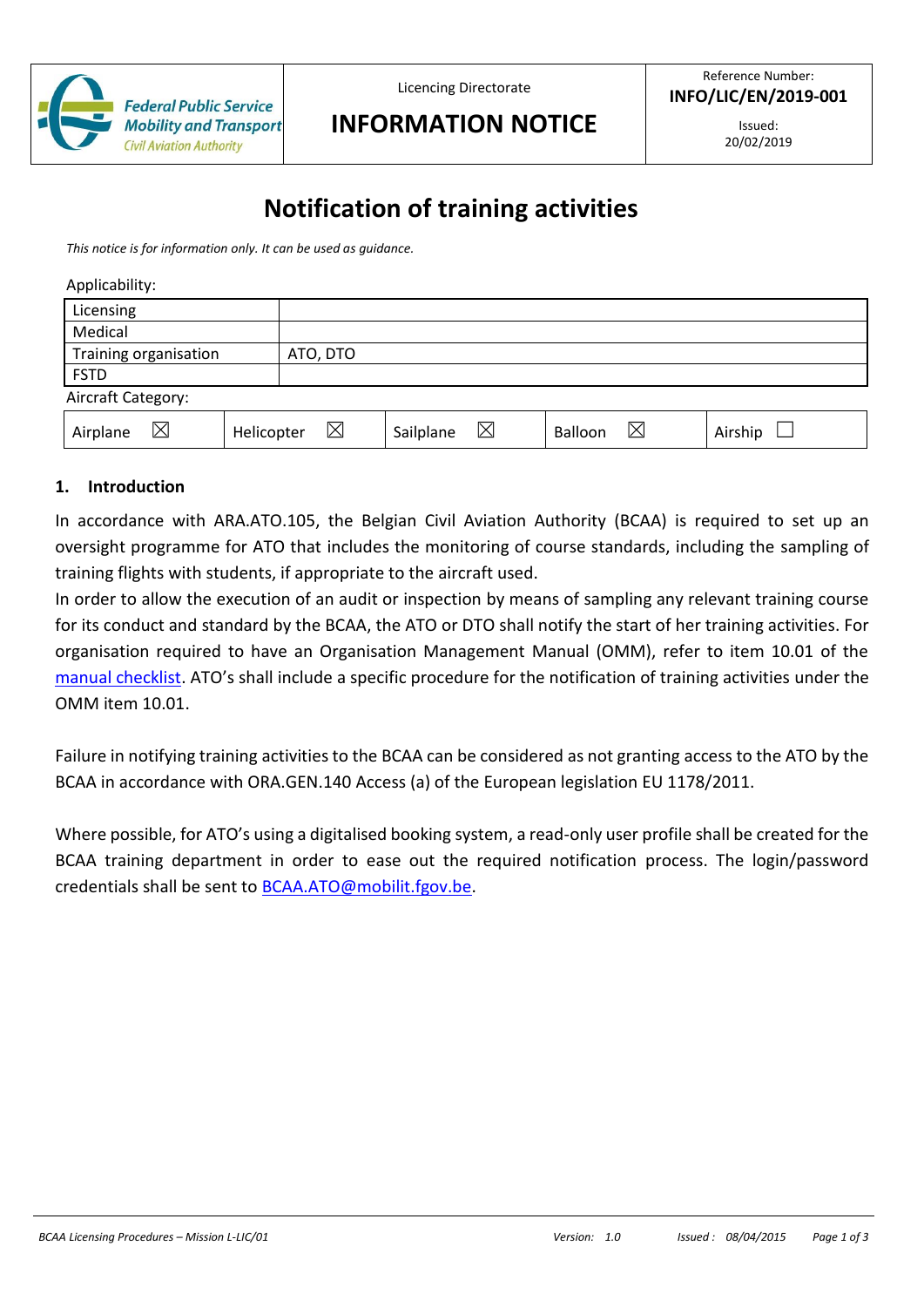#### **2. Guidance**

### **2.1. Core business training courses**

Core business training courses (i.e. PPL, CPL, IR, ATPi,…) shall be notified to the BCAA at [BCAA.ATO@mobilit.fgov.be](mailto:BCAA.ATO@mobilit.fgov.be) with the following information:

- Name and reference number of the ATO or DTO;
- Type of training (basic training, type or class rating, additional rating, …);
- Name, surname and birthdate of the candidates;
- Start date of the training activities.

The notification shall be done **at least 5 days prior the start of the training course**.

#### **2.2. Ad hoc training courses**

For training courses only organised on an ad hoc basis (i.e. specific type/class rating, night rating, aerobatics, aerotowing courses, instructor courses,…) the ATO or DTO shall notify the BCAA at [BCAA.ATO@mobilit.fgov.be](mailto:BCAA.ATO@mobilit.fgov.be) at least 5 days prior the start of the training course.

### **2.2.1. Training organisation without a digitalised booking system**

For training organisation which do not possess a digitalised booking system, the following information shall be provided to the BCAA a[t BCAA.ATO@mobilit.fgov.be:](mailto:BCAA.ATO@mobilit.fgov.be)

- Name and reference number of the ATO or DTO;
- Type of training;
- Name, surname and birthdate of the candidates;
- Start date of the training activities;
- Timeframe of the training activities (planning);
- Location of the training (Theoretical knowledge and flight instruction);
- Contact details (email, phone) of the instructor involved in the training;
- All other information as deemed necessary.